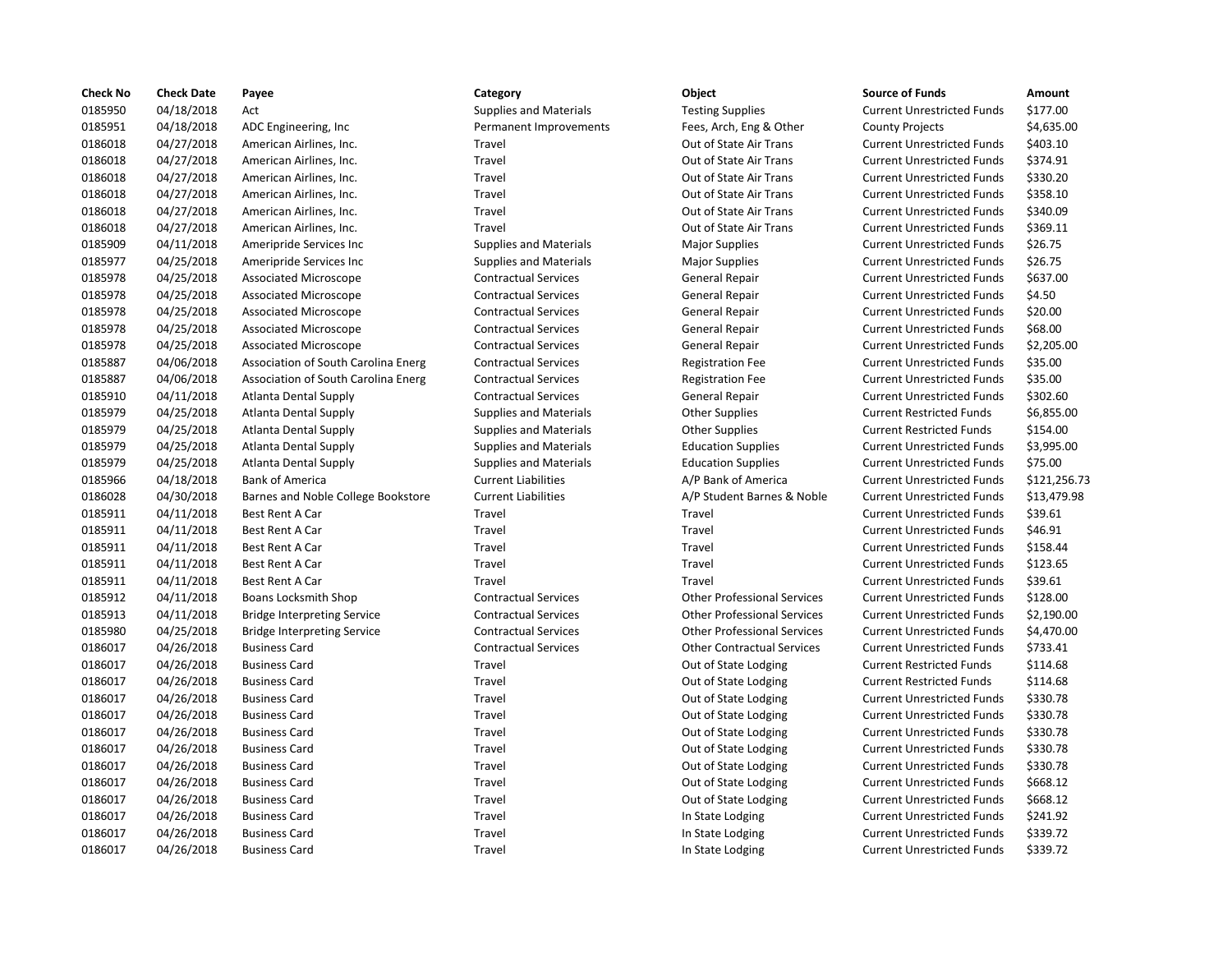| <b>Check No</b> | <b>Check Date</b> | Payee                               | Category                      | Object                             | <b>Source of Funds</b>            | Amount       |
|-----------------|-------------------|-------------------------------------|-------------------------------|------------------------------------|-----------------------------------|--------------|
| 0186017         | 04/26/2018        | <b>Business Card</b>                | Travel                        | In State Lodging                   | <b>Current Unrestricted Funds</b> | \$153.43     |
| 0186017         | 04/26/2018        | <b>Business Card</b>                | Travel                        | In State Lodging                   | <b>Current Unrestricted Funds</b> | \$266.56     |
| 0185894         | 04/06/2018        | Canon Solutions America Inc         | <b>Fixed Charges</b>          | <b>Rental Other</b>                | <b>Current Unrestricted Funds</b> | \$100.45     |
| 0185953         | 04/18/2018        | Canon Solutions America Inc         | <b>Fixed Charges</b>          | <b>Rental Other</b>                | <b>Current Unrestricted Funds</b> | \$53.87      |
| 0185981         | 04/25/2018        | Canon Solutions America Inc         | <b>Fixed Charges</b>          | <b>Rental Other</b>                | <b>Current Unrestricted Funds</b> | \$23.30      |
| 0185981         | 04/25/2018        | Canon Solutions America Inc         | <b>Fixed Charges</b>          | Leased To Own Equip                | <b>Current Unrestricted Funds</b> | \$7,879.81   |
| 0185981         | 04/25/2018        | Canon Solutions America Inc         | <b>Supplies and Materials</b> | <b>Photocopy Supplies</b>          | <b>Current Unrestricted Funds</b> | \$14.93      |
| 0185981         | 04/25/2018        | Canon Solutions America Inc         | <b>Supplies and Materials</b> | <b>Photocopy Supplies</b>          | <b>Current Unrestricted Funds</b> | \$170.64     |
| 0185954         | 04/18/2018        | Caretaker Management Service Inc    | <b>Contractual Services</b>   | <b>Other Professional Services</b> | <b>Current Unrestricted Funds</b> | \$450.00     |
| 0185954         | 04/18/2018        | Caretaker Management Service Inc    | <b>Contractual Services</b>   | <b>Other Contractual Services</b>  | <b>Current Unrestricted Funds</b> | \$400.00     |
| 0185954         | 04/18/2018        | Caretaker Management Service Inc    | <b>Contractual Services</b>   | <b>Other Contractual Services</b>  | <b>Current Unrestricted Funds</b> | \$1,050.00   |
| 0185982         | 04/25/2018        | Carolina Couriers, LLC              | <b>Contractual Services</b>   | <b>Other Contractual Services</b>  | <b>Current Unrestricted Funds</b> | \$560.00     |
| 0185983         | 04/25/2018        | Carolina Elevator Service Inc       | <b>Contractual Services</b>   | <b>Other Contractual Services</b>  | <b>Current Unrestricted Funds</b> | \$395.00     |
| 0186021         | 04/27/2018        | Carolina Training Associates Inc    | Equipment                     | <b>Educational Equipment</b>       | <b>Current Restricted Funds</b>   | \$164,035.49 |
| 0186021         | 04/27/2018        | Carolina Training Associates Inc    | Equipment                     | <b>Educational Equipment</b>       | <b>Current Restricted Funds</b>   | \$10,315.51  |
| 0186021         | 04/27/2018        | Carolina Training Associates Inc    | Equipment                     | <b>Educational Equipment</b>       | <b>Current Restricted Funds</b>   | \$9,835.07   |
| 0186021         | 04/27/2018        | Carolina Training Associates Inc    | Equipment                     | <b>Educational Equipment</b>       | <b>Current Restricted Funds</b>   | \$94,525.23  |
| 0186021         | 04/27/2018        | Carolina Training Associates Inc    | Equipment                     | <b>Educational Equipment</b>       | <b>Current Restricted Funds</b>   | \$25,804.76  |
| 0186021         | 04/27/2018        | Carolina Training Associates Inc    | Equipment                     | <b>Educational Equipment</b>       | <b>Current Restricted Funds</b>   | \$1,000.00   |
| 0186021         | 04/27/2018        | Carolina Training Associates Inc    | Equipment                     | <b>Educational Equipment</b>       | <b>Current Restricted Funds</b>   | \$3,500.00   |
| 0185914         | 04/11/2018        | Cengage Learning Inc                | <b>Contractual Services</b>   | <b>Other Professional Services</b> | <b>Current Unrestricted Funds</b> | \$103.25     |
| 0185971         | 04/19/2018        | CEP Inc.                            | <b>Contractual Services</b>   | <b>Other Professional Services</b> | <b>Current Unrestricted Funds</b> | \$1,950.00   |
| 0185947         | 04/12/2018        | Charles G. Parks Jr                 | <b>Contractual Services</b>   | Legal Services                     | <b>Current Unrestricted Funds</b> | \$2,212.50   |
| 0185915         | 04/11/2018        | Chef's Catering                     | <b>Supplies and Materials</b> | <b>Food Supplies</b>               | <b>Current Unrestricted Funds</b> | \$565.44     |
| 0185915         | 04/11/2018        | Chef's Catering                     | <b>Supplies and Materials</b> | <b>Food Supplies</b>               | <b>Current Unrestricted Funds</b> | \$565.44     |
| 0185915         | 04/11/2018        | Chef's Catering                     | <b>Supplies and Materials</b> | <b>Food Supplies</b>               | <b>Current Unrestricted Funds</b> | \$146.63     |
| 0185915         | 04/11/2018        | Chef's Catering                     | <b>Supplies and Materials</b> | <b>Food Supplies</b>               | <b>Current Unrestricted Funds</b> | \$857.45     |
| 0185940         | 04/11/2018        | Cherry Tree, LLC                    | <b>Fixed Charges</b>          | <b>Rent Non State</b>              | <b>Current Unrestricted Funds</b> | \$8,532.50   |
| 0185916         | 04/11/2018        | Chester County Sheriff's Office Att | <b>Contractual Services</b>   | <b>Other Contractual Services</b>  | <b>Current Unrestricted Funds</b> | \$375.00     |
| 0185916         | 04/11/2018        | Chester County Sheriff's Office Att | <b>Contractual Services</b>   | <b>Other Contractual Services</b>  | <b>Current Unrestricted Funds</b> | \$350.00     |
| 0185984         | 04/25/2018        | Chester County Sheriff's Office Att | <b>Contractual Services</b>   | <b>Other Contractual Services</b>  | <b>Current Unrestricted Funds</b> | \$350.00     |
| 0185984         | 04/25/2018        | Chester County Sheriff's Office Att | <b>Contractual Services</b>   | <b>Other Contractual Services</b>  | <b>Current Unrestricted Funds</b> | \$350.00     |
| 0185888         | 04/06/2018        | Chester Metropolitan District       | <b>Fixed Charges</b>          | <b>Rent Non State</b>              | <b>Current Unrestricted Funds</b> | \$77.54      |
| 0185974         | 04/19/2018        | Chester Metropolitan District       | <b>Fixed Charges</b>          | Rent Non State                     | <b>Current Unrestricted Funds</b> | \$798.22     |
| 0185917         | 04/11/2018        | City Electric Supply                | <b>Contractual Services</b>   | General Repair                     | <b>Current Unrestricted Funds</b> | \$90.33      |
| 0185917         | 04/11/2018        | City Electric Supply                | <b>Contractual Services</b>   | <b>General Repair</b>              | <b>Current Unrestricted Funds</b> | \$339.73     |
| 0185895         | 04/06/2018        | City of Rock Hill                   | <b>Supplies and Materials</b> | Fuel                               | <b>Current Unrestricted Funds</b> | \$522.01     |
| 0185895         | 04/06/2018        | City of Rock Hill                   | <b>Supplies and Materials</b> | Fuel                               | <b>Current Unrestricted Funds</b> | \$535.97     |
| 0185975         | 04/19/2018        | City of Rock Hill                   | Non Current Assets            | Other Perm Improvements            | Investment In Plant               | \$82,202.47  |
| 0186022         | 04/27/2018        | Compansol                           | <b>Fixed Charges</b>          | Dues & Membership Fees             | <b>Current Restricted Funds</b>   | \$690.00     |
| 0186022         | 04/27/2018        | Compansol                           | <b>Supplies and Materials</b> | <b>Other Supplies</b>              | <b>Current Restricted Funds</b>   | \$900.00     |
| 0186022         | 04/27/2018        | Compansol                           | <b>Supplies and Materials</b> | <b>Other Supplies</b>              | <b>Current Restricted Funds</b>   | \$1,590.00   |
| 0185944         | 04/12/2018        | Corporation for a Skilled Workforce | <b>Fixed Charges</b>          | Dues & Membership Fees             | <b>Current Unrestricted Funds</b> | \$900.00     |
| 0185889         | 04/06/2018        | Cupa-Hr                             | <b>Fixed Charges</b>          | Dues & Membership Fees             | <b>Current Unrestricted Funds</b> | \$1,230.00   |
| 0185918         | 04/11/2018        | Dade Paper and Bag Co               | <b>Supplies and Materials</b> | Janitorial Supplies                | <b>Current Unrestricted Funds</b> | \$179.12     |

# Travel **1202018 In State Lodging Current Unrestricted Funds** \$153.43 Travel **18601** 1n State Lodging Current Unrestricted Funds \$266.56 Fixed Charges **100.45 Rental Other Current Unrestricted Funds** \$100.45 Fixed Charges **1.2018 1.2018 Canon Solutions America** Inc. Fixed Charges Rental Other Current Unrestricted Funds \$53.87 Fixed Charges **12.330 Rental Other Current Unrestricted Funds** \$23.30 Fixed Charges **Canon Solutions America Inc.** Current Unrestricted Funds \$7,879.81 Supplies and Materials **Example 2018** Photocopy Supplies **Current Unrestricted Funds** \$14.93 Supplies and Materials **Canon Supplies Current Unrestricted Funds** \$170.64 0185954 04/18/2018 Caretaker Management Service Inc Contractual Services Other Professional Services Current Unrestricted Funds \$450.00 Contractual Services **Careta Contractual Services** Current Unrestricted Funds \$400.00 Contractual Services **Other Contractual Services** Current Unrestricted Funds \$1,050.00 0185982 04/25/2018 Carolina Couriers, LLC Contractual Services Other Contractual Services Current Unrestricted Funds \$560.00 Contractual Services **Other Contractual Services** Current Unrestricted Funds \$395.00 Equipment Educational Equipment Current Restricted Funds \$10,315.51 Equipment 6018601 Educational Equipment Current Restricted Funds \$9,835.07 Equipment Educational Equipment Current Restricted Funds \$94,525.23 Equipment 625,804.76 Equipment Educational Equipment Current Restricted Funds \$1,000.00 Equipment 6018601 Educational Equipment Current Restricted Funds 53,500.00 0185914 04/11/2018 Cengage Learning Inc Contractual Services Other Professional Services Current Unrestricted Funds \$103.25 0185971 04/19/2018 CEP Inc. Contractual Services Other Professional Services Current Unrestricted Funds \$1,950.00 Contractual Services Legal Services Legal Services Current Unrestricted Funds \$2,212.50 0185915 04/11/2018 Chef's Catering Supplies and Materials Food Supplies Current Unrestricted Funds \$565.44 Supplies and Materials **EXECATE:** Food Supplies **Current Unrestricted Funds** \$565.44 Supplies and Materials **EXALL SUPPLIES** Food Supplies Current Unrestricted Funds \$146.63 Supplies and Materials **EXALL SUPPLIES** Food Supplies Current Unrestricted Funds \$857.45 Fixed Charges **Example 2018** Rent Non State Current Unrestricted Funds \$8,532.50 0185916 04/11/2018 Chester County Sheriff's Office Att Contractual Services Other Contractual Services Current Unrestricted Funds \$375.00 0185916 04/11/2018 Chester County Sheriff's Office Att Contractual Services Other Contractual Services Current Unrestricted Funds \$350.00 Contractual Services **Other Contractual Services** Current Unrestricted Funds \$350.00 Contractual Services **Current Contractual Services** Current Unrestricted Funds \$350.00 Fixed Charges **12028 12018 Current Unrestricted Funds** 577.54 Fixed Charges **1998.22 Charges Current Unrestricted Funds** 5798.22 0185917 04/11/2018 City Electric Supply Contractual Services General Repair Current Unrestricted Funds \$90.33 0185917 04/11/2018 City Electric Supply Contractual Services General Repair Current Unrestricted Funds \$339.73 Supplies and Materials **1.2018 Current University of Allen Supplies and Materials Fuel Current Unrestricted Funds** 0185895 04/06/2018 City of Rock Hill Supplies and Materials Fuel Current Unrestricted Funds \$535.97 Non Current Assets **City of Access City of Access** Contemporary City of Rock Hill Ann Current Assets City of Access Other Perm Improvements Investment In Plant \$82,202.47 Fixed Charges **2022 22:2018 Company** Dues & Membership Fees Current Restricted Funds \$690.00 0186022 04/27/2018 Compansol Supplies and Materials Other Supplies Current Restricted Funds \$900.00 Supplies and Materials **Other Supplies Current Restricted Funds** \$1,590.00 Fixed Charges **Corporation Fixed Charges Current Unrestricted Funds** \$900.00 Fixed Charges **1.230.00** Dues & Membership Fees Current Unrestricted Funds \$1,230.00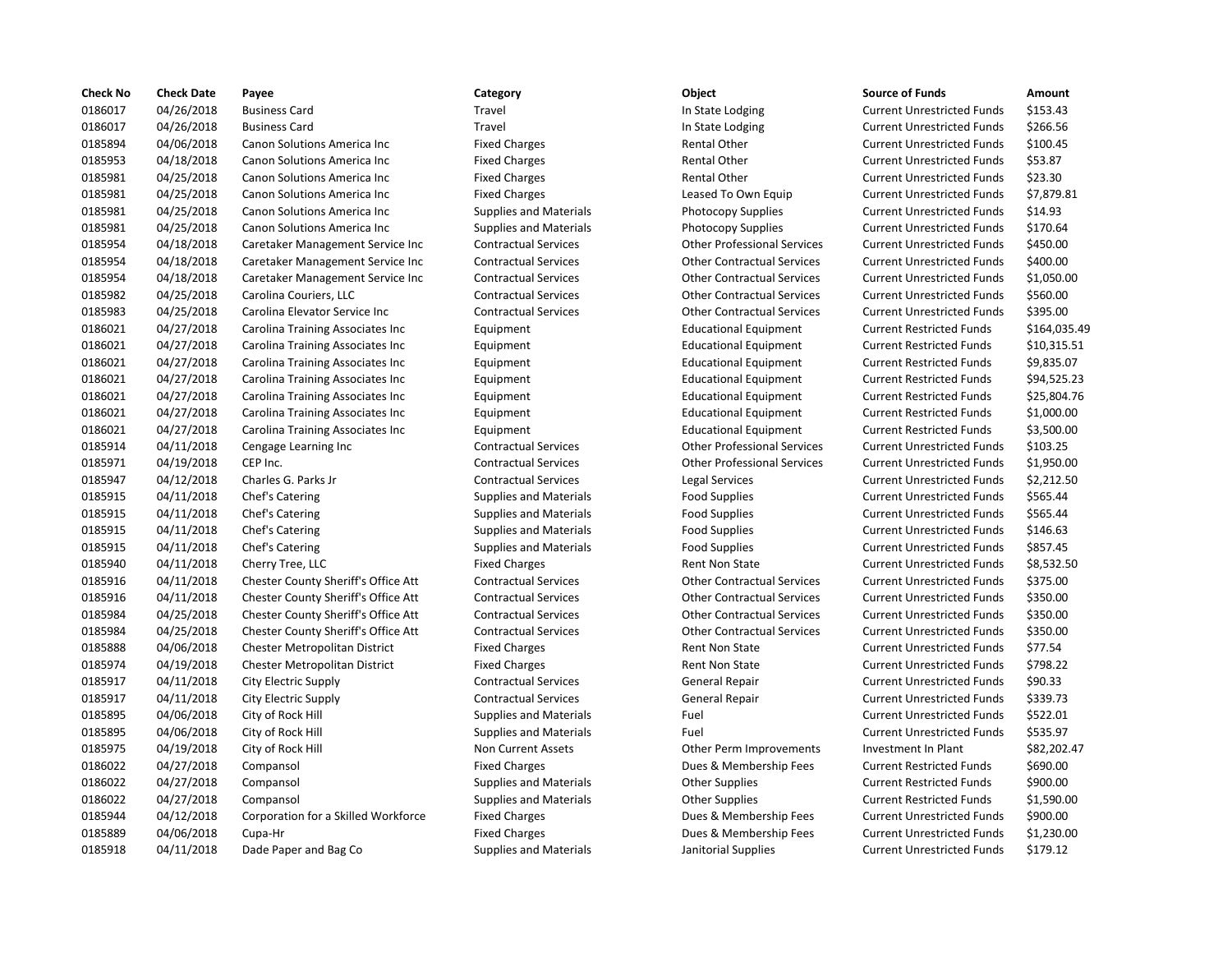| <b>Check No</b> | <b>Check Date</b> | Payee                               | Category                      | Object                             | <b>Source of Funds</b>            | Amount    |
|-----------------|-------------------|-------------------------------------|-------------------------------|------------------------------------|-----------------------------------|-----------|
| 0185955         | 04/18/2018        | Dade Paper and Bag Co               | <b>Supplies and Materials</b> | Janitorial Supplies                | <b>Current Unrestricted Funds</b> | \$3,969.5 |
| 0185919         | 04/11/2018        | Davis & Floyd, Inc.                 | Permanent Improvements        | Fees, Arch, Eng & Other            | <b>Unexpended Plant</b>           | \$1,709.2 |
| 0185890         | 04/06/2018        | Department of Administration        | <b>Supplies and Materials</b> | Postage                            | <b>Current Unrestricted Funds</b> | \$30.00   |
| 0185985         | 04/25/2018        | Diversified Signs and Graphics      | <b>Contractual Services</b>   | <b>Other Professional Services</b> | Unexpended Plant                  | \$100.00  |
| 0185896         | 04/06/2018        | Drums Tire & Battery Service        | <b>Contractual Services</b>   | Motor Vehicle Repair               | <b>Current Unrestricted Funds</b> | \$97.00   |
| 0185920         | 04/11/2018        | Eastern Refrigeration Service, Inc  | <b>Contractual Services</b>   | General Repair                     | <b>Current Unrestricted Funds</b> | \$315.00  |
| 0185920         | 04/11/2018        | Eastern Refrigeration Service, Inc. | <b>Contractual Services</b>   | General Repair                     | <b>Current Unrestricted Funds</b> | \$702.11  |
| 0185920         | 04/11/2018        | Eastern Refrigeration Service, Inc. | <b>Contractual Services</b>   | General Repair                     | <b>Current Unrestricted Funds</b> | \$25.00   |
| 0185920         | 04/11/2018        | Eastern Refrigeration Service, Inc. | <b>Contractual Services</b>   | General Repair                     | <b>Current Unrestricted Funds</b> | \$187.50  |
| 0185920         | 04/11/2018        | Eastern Refrigeration Service, Inc  | <b>Contractual Services</b>   | <b>General Repair</b>              | <b>Current Unrestricted Funds</b> | \$35.00   |
| 0185986         | 04/25/2018        | Eastern Refrigeration Service, Inc. | <b>Contractual Services</b>   | <b>Other Professional Services</b> | <b>Current Unrestricted Funds</b> | \$170.00  |
| 0185897         | 04/06/2018        | <b>Ebsco Subscription Services</b>  | Equipment                     | Library Books, Maps & Film         | <b>Current Unrestricted Funds</b> | \$10.41   |
| 0185987         | 04/25/2018        | Ellucian Inc                        | <b>Contractual Services</b>   | <b>Other Professional Services</b> | <b>Current Unrestricted Funds</b> | \$106.50  |
| 0185956         | 04/18/2018        | Fortune Academy Inc                 | <b>Contractual Services</b>   | <b>Other Professional Services</b> | <b>Current Unrestricted Funds</b> | \$2,832.2 |
| 0185956         | 04/18/2018        | Fortune Academy Inc                 | <b>Contractual Services</b>   | <b>Other Professional Services</b> | <b>Current Unrestricted Funds</b> | \$1,865.7 |
| 0185956         | 04/18/2018        | Fortune Academy Inc                 | <b>Contractual Services</b>   | <b>Other Professional Services</b> | <b>Current Unrestricted Funds</b> | \$1,865.7 |
| 0185988         | 04/25/2018        | Fortune Academy Inc                 | <b>Contractual Services</b>   | <b>Other Professional Services</b> | <b>Current Unrestricted Funds</b> | \$9,723.7 |
| 0185989         | 04/25/2018        | Galls, an Aramark Company           | <b>Supplies and Materials</b> | <b>Clothing Supplies</b>           | <b>Current Unrestricted Funds</b> | \$87.40   |
| 0185921         | 04/11/2018        | <b>GOBL Library Solutions</b>       | Equipment                     | Library Books, Maps & Film         | <b>Current Unrestricted Funds</b> | \$1,693.2 |
| 0185921         | 04/11/2018        | <b>GOBL Library Solutions</b>       | Equipment                     | Library Books, Maps & Film         | <b>Current Unrestricted Funds</b> | \$271.00  |
| 0185990         | 04/25/2018        | <b>GOBL Library Solutions</b>       | Equipment                     | Library Books, Maps & Film         | <b>Current Unrestricted Funds</b> | \$2,434.5 |
| 0185990         | 04/25/2018        | <b>GOBL Library Solutions</b>       | Equipment                     | Library Books, Maps & Film         | <b>Current Unrestricted Funds</b> | \$228.00  |
| 0185922         | 04/11/2018        | Graybar Electric Co                 | <b>Contractual Services</b>   | General Repair                     | <b>Current Unrestricted Funds</b> | \$206.11  |
| 0185922         | 04/11/2018        | Graybar Electric Co                 | <b>Contractual Services</b>   | <b>General Repair</b>              | <b>Current Unrestricted Funds</b> | \$93.68   |
| 0185922         | 04/11/2018        | Graybar Electric Co                 | <b>Contractual Services</b>   | General Repair                     | <b>Current Unrestricted Funds</b> | \$124.71  |
| 0185991         | 04/25/2018        | Graybar Electric Co                 | <b>Contractual Services</b>   | General Repair                     | <b>Current Unrestricted Funds</b> | \$50.57   |
| 0185991         | 04/25/2018        | Graybar Electric Co                 | <b>Contractual Services</b>   | General Repair                     | <b>Current Unrestricted Funds</b> | \$130.21  |
| 0185991         | 04/25/2018        | Graybar Electric Co                 | <b>Contractual Services</b>   | <b>General Repair</b>              | <b>Current Unrestricted Funds</b> | \$263.17  |
| 0185991         | 04/25/2018        | Graybar Electric Co                 | <b>Contractual Services</b>   | <b>General Repair</b>              | <b>Current Unrestricted Funds</b> | \$199.51  |
| 0185992         | 04/25/2018        | HelpSystems LLC                     | <b>Contractual Services</b>   | <b>Other Contractual Services</b>  | <b>Current Unrestricted Funds</b> | \$1,170.0 |
| 0185992         | 04/25/2018        | HelpSystems LLC                     | <b>Contractual Services</b>   | <b>Other Contractual Services</b>  | <b>Current Unrestricted Funds</b> | \$875.50  |
| 0185891         | 04/06/2018        | <b>Herald Publishing</b>            | <b>Supplies and Materials</b> | <b>Office Supplies</b>             | <b>Current Unrestricted Funds</b> | \$377.00  |
| 0185993         | 04/25/2018        | Interior Plantscapes Llc            | <b>Contractual Services</b>   | <b>Other Professional Services</b> | <b>Current Unrestricted Funds</b> | \$305.00  |
| 0185952         | 04/18/2018        | Jack L. Anthony, JR                 | <b>Contractual Services</b>   | <b>Other Professional Services</b> | <b>Current Unrestricted Funds</b> | \$3,500.0 |
| 0185923         | 04/11/2018        | Jacksons Kitchen Inc.               | <b>Supplies and Materials</b> | <b>Food Supplies</b>               | <b>Current Unrestricted Funds</b> | \$1,978.9 |
| 0185924         | 04/11/2018        | Jenny Linich Real Estate, LLC       | <b>Contractual Services</b>   | <b>Other Professional Services</b> | <b>Current Unrestricted Funds</b> | \$1,000.0 |
| 0185957         | 04/18/2018        | Jenny Linich Real Estate, LLC       | <b>Contractual Services</b>   | <b>Other Professional Services</b> | <b>Current Unrestricted Funds</b> | \$400.00  |
| 0185925         | 04/11/2018        | Johnson Controls Inc                | <b>Contractual Services</b>   | <b>General Repair</b>              | <b>Current Unrestricted Funds</b> | \$40.00   |
| 0185925         | 04/11/2018        | Johnson Controls Inc                | <b>Contractual Services</b>   | <b>General Repair</b>              | <b>Current Unrestricted Funds</b> | \$46.00   |
| 0185925         | 04/11/2018        | Johnson Controls Inc                | <b>Contractual Services</b>   | <b>General Repair</b>              | <b>Current Unrestricted Funds</b> | \$372.60  |
| 0185958         | 04/18/2018        | Johnson Controls Inc                | <b>Contractual Services</b>   | <b>Other Professional Services</b> | <b>Current Unrestricted Funds</b> | \$12,452  |
| 0185994         | 04/25/2018        | Johnson Controls Inc                | <b>Contractual Services</b>   | <b>Other Contractual Services</b>  | <b>Current Unrestricted Funds</b> | \$959.92  |
| 0185926         | 04/11/2018        | Keck and Wood, Inc.                 | Permanent Improvements        | Fees, Arch, Eng & Other            | Master Plan                       | \$7,500.0 |
| 0185926         | 04/11/2018        | Keck and Wood, Inc                  | Permanent Improvements        | Fees, Arch, Eng & Other            | Master Plan                       | \$1,356.2 |
| 0185926         | 04/11/2018        | Keck and Wood, Inc                  | Permanent Improvements        | Fees, Arch, Eng & Other            | Unexpended Plant                  | \$10,463  |

# 0185955 04/18/2018 Dade Paper and Bag Co Supplies and Materials Janitorial Supplies Current Unrestricted Funds \$3,969.58 Permanent Improvements Fees, Arch, Eng & Other Unexpended Plant \$1,709.25 0185890 04/06/2018 Department of Administration Supplies and Materials Postage Current Unrestricted Funds \$30.00 0185985 04/25/2018 Diversified Signs and Graphics Contractual Services Other Professional Services Unexpended Plant \$100.00 0185896 04/06/2018 Drums Tire & Battery Service Contractual Services Motor Vehicle Repair Current Unrestricted Funds \$97.00 nc Contractual Services General Repair Current Unrestricted Funds \$315.00 nc Contractual Services General Repair Current Unrestricted Funds \$702.11 nc Contractual Services General Repair Current Unrestricted Funds \$25.00 nc Contractual Services Contractual Services General Repair Current Unrestricted Funds 5187.50 nc Contractual Services Contractual Services General Repair Current Unrestricted Funds \$35.00 0185986 04/25/2018 Eastern Refrigeration Service, Inc Contractual Services Other Professional Services Current Unrestricted Funds \$170.00 Equipment **Example 2018** Library Books, Maps & Film Current Unrestricted Funds \$10.41 0185987 04/25/2018 Ellucian Inc Contractual Services Other Professional Services Current Unrestricted Funds \$106.50 0185956 04/18/2018 Fortune Academy Inc Contractual Services Other Professional Services Current Unrestricted Funds \$2,832.20 Contractual Services **Fortune 2018** Other Professional Services Current Unrestricted Funds \$1,865.70 0185956 04/18/2018 Fortune Academy Inc Contractual Services Other Professional Services Current Unrestricted Funds \$1,865.70 Contractual Services **For Contractual Services** Other Professional Services Current Unrestricted Funds \$9,723.70 Supplies and Materials **Clothing Supplies Current Unrestricted Funds** \$87.40 Equipment Current Library Books, Maps & Film Current Unrestricted Funds \$1,693.29 Equipment Library Books, Maps & Film Current Unrestricted Funds \$271.00 0185990 04/25/2018 GOBL Library Solutions Equipment Library Books, Maps & Film Current Unrestricted Funds \$2,434.55 0185990 04/25/2018 GOBL Library Solutions Equipment Library Books, Maps & Film Current Unrestricted Funds \$228.00 Contractual Services **General Repair** General Repair Current Unrestricted Funds \$206.11 0185922 04/11/2018 Graybar Electric Co Contractual Services General Repair Current Unrestricted Funds \$93.68 Contractual Services **General Repair** General Repair Current Unrestricted Funds \$124.71 Contractual Services **691 Contractual Services** General Repair Current Unrestricted Funds \$50.57 0185991 04/25/2018 Graybar Electric Co Contractual Services General Repair Current Unrestricted Funds \$130.21 Contractual Services **691 Contractual Services** General Repair Current Unrestricted Funds \$263.17 0185991 04/25/2018 Graybar Electric Co Contractual Services General Repair Current Unrestricted Funds \$199.51 0185992 04/25/2018 HelpSystems LLC Contractual Services Other Contractual Services Current Unrestricted Funds \$1,170.08 Contractual Services **Contractual Services** Current Unrestricted Funds \$875.50 Supplies and Materials **Current Current Current Unrestricted Funds** \$377.00 0185993 04/25/2018 Interior Plantscapes Llc Contractual Services Other Professional Services Current Unrestricted Funds \$305.00 0185952 04/18/2018 Jack L. Anthony, JR Contractual Services Other Professional Services Current Unrestricted Funds \$3,500.00 0185923 04/11/2018 Jacksons Kitchen Inc. Supplies and Materials Food Supplies Current Unrestricted Funds \$1,978.91 0185924 04/11/2018 Jenny Linich Real Estate, LLC Contractual Services Other Professional Services Current Unrestricted Funds \$1,000.00 0185957 04/18/2018 Jenny Linich Real Estate, LLC Contractual Services Other Professional Services Current Unrestricted Funds \$400.00 0185925 04/11/2018 Johnson Controls Inc Contractual Services General Repair Current Unrestricted Funds \$40.00 0185925 04/11/2018 Johnson Controls Inc Contractual Services General Repair Current Unrestricted Funds \$46.00 Contractual Services **1202 Contractual Services** General Repair **Current Unrestricted Funds** 5372.60 Contractual Services **12,452.00** Other Professional Services Current Unrestricted Funds \$12,452.00 0185994 04/25/2018 Johnson Controls Inc Contractual Services Other Contractual Services Current Unrestricted Funds \$959.92 Permanent Improvements Fees, Arch, Eng & Other Master Plan \$7,500.00 Permanent Improvements Fees, Arch, Eng & Other Master Plan \$1,356.25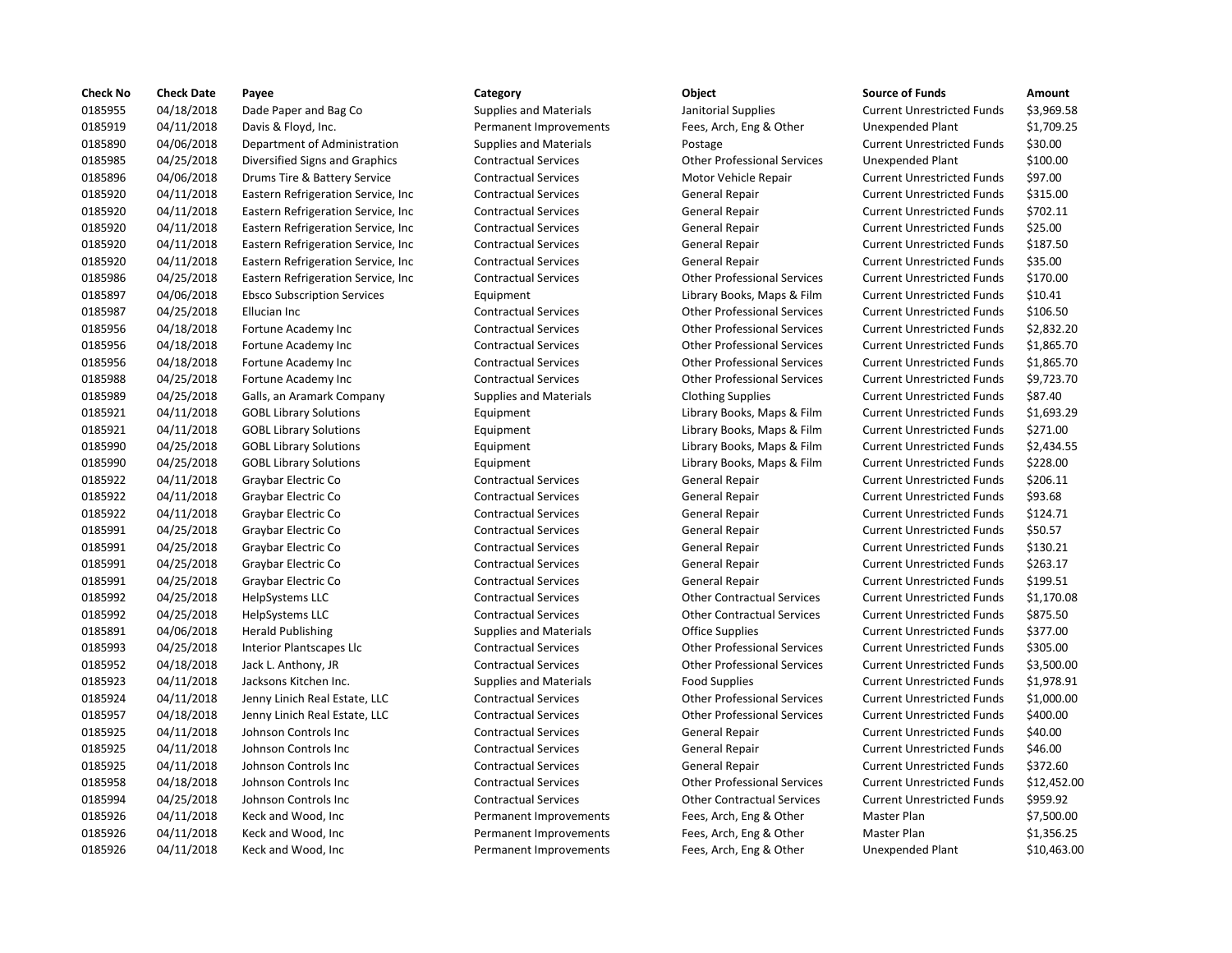| <b>Check No</b> | <b>Check Date</b> | Payee                            | Category                      | Object                         | <b>Source of Funds</b>            | Amount    |
|-----------------|-------------------|----------------------------------|-------------------------------|--------------------------------|-----------------------------------|-----------|
| 0185927         | 04/11/2018        | Kwik Klean, Inc.                 | <b>Supplies and Materials</b> | <b>Education Supplies</b>      | <b>Current Unrestricted Funds</b> | \$8.00    |
| 0185995         | 04/25/2018        | Kwik Klean, Inc.                 | <b>Supplies and Materials</b> | <b>Education Supplies</b>      | <b>Current Unrestricted Funds</b> | \$8.50    |
| 0185996         | 04/25/2018        | Lowes Home Centers               | <b>Contractual Services</b>   | <b>General Repair</b>          | <b>Current Unrestricted Funds</b> | \$87.61   |
| 0185996         | 04/25/2018        | Lowes Home Centers               | <b>Contractual Services</b>   | <b>General Repair</b>          | <b>Current Unrestricted Funds</b> | \$8.96    |
| 0185996         | 04/25/2018        | Lowes Home Centers               | <b>Contractual Services</b>   | General Repair                 | <b>Current Unrestricted Funds</b> | \$10.31   |
| 0185996         | 04/25/2018        | Lowes Home Centers               | <b>Contractual Services</b>   | <b>General Repair</b>          | <b>Current Unrestricted Funds</b> | \$20.98   |
| 0185996         | 04/25/2018        | <b>Lowes Home Centers</b>        | <b>Contractual Services</b>   | General Repair                 | <b>Current Unrestricted Funds</b> | \$20.57   |
| 0185996         | 04/25/2018        | Lowes Home Centers               | <b>Contractual Services</b>   | General Repair                 | <b>Current Unrestricted Funds</b> | \$48.66   |
| 0185996         | 04/25/2018        | Lowes Home Centers               | <b>Contractual Services</b>   | General Repair                 | <b>Current Unrestricted Funds</b> | \$254.33  |
| 0185997         | 04/25/2018        | ManagedPrint Inc                 | <b>Contractual Services</b>   | Printing                       | <b>Current Unrestricted Funds</b> | \$1,294.6 |
| 0185998         | 04/25/2018        | McAlister's Deli                 | <b>Supplies and Materials</b> | <b>Food Supplies</b>           | <b>Current Unrestricted Funds</b> | \$91.25   |
| 0185998         | 04/25/2018        | McAlister's Deli                 | <b>Supplies and Materials</b> | <b>Food Supplies</b>           | <b>Current Unrestricted Funds</b> | $$-1.68$  |
| 0185998         | 04/25/2018        | McAlister's Deli                 | <b>Supplies and Materials</b> | <b>Food Supplies</b>           | <b>Current Unrestricted Funds</b> | \$91.25   |
| 0185959         | 04/18/2018        | <b>Melanie Rowe Catering</b>     | <b>Supplies and Materials</b> | <b>Food Supplies</b>           | <b>Current Unrestricted Funds</b> | \$894.40  |
| 0185959         | 04/18/2018        | <b>Melanie Rowe Catering</b>     | <b>Supplies and Materials</b> | <b>Food Supplies</b>           | <b>Current Unrestricted Funds</b> | \$524.29  |
| 0185959         | 04/18/2018        | <b>Melanie Rowe Catering</b>     | <b>Supplies and Materials</b> | <b>Food Supplies</b>           | <b>Current Unrestricted Funds</b> | \$138.93  |
| 0185928         | 04/11/2018        | Merus Refreshment Services Inc   | <b>Supplies and Materials</b> | <b>Food Supplies</b>           | <b>Current Unrestricted Funds</b> | \$236.13  |
| 0186016         | 04/26/2018        | Olive Garden                     | <b>Current Assets</b>         | <b>Prepaid Expenses</b>        | <b>Current Unrestricted Funds</b> | \$335.27  |
| 0185898         | 04/06/2018        | Ontario Investments, Inc.        | <b>Fixed Charges</b>          | Rental Data Processing Equip   | <b>Current Unrestricted Funds</b> | \$409.28  |
| 0185898         | 04/06/2018        | Ontario Investments, Inc.        | <b>Fixed Charges</b>          | Rental Data Processing Equip   | <b>Current Unrestricted Funds</b> | \$5,706.1 |
| 0185898         | 04/06/2018        | Ontario Investments, Inc.        | <b>Supplies and Materials</b> | Postage                        | <b>Current Unrestricted Funds</b> | \$268.78  |
| 0185898         | 04/06/2018        | Ontario Investments, Inc.        | <b>Supplies and Materials</b> | Postage                        | <b>Current Unrestricted Funds</b> | \$268.78  |
| 0185898         | 04/06/2018        | Ontario Investments, Inc.        | <b>Supplies and Materials</b> | Postage                        | <b>Current Unrestricted Funds</b> | \$268.78  |
| 0185898         | 04/06/2018        | Ontario Investments, Inc.        | <b>Fixed Charges</b>          | Rental Data Processing Equip   | <b>Current Unrestricted Funds</b> | \$175.40  |
| 0185898         | 04/06/2018        | Ontario Investments, Inc.        | <b>Fixed Charges</b>          | Rental Data Processing Equip   | <b>Current Unrestricted Funds</b> | \$2,445.4 |
| 0186000         | 04/25/2018        | Ontario Investments, Inc.        | <b>Fixed Charges</b>          | Leased To Own Equip            | <b>Current Unrestricted Funds</b> | \$1,730.1 |
| 0185960         | 04/18/2018        | OSS LLC                          | <b>Contractual Services</b>   | General Repair                 | <b>Current Unrestricted Funds</b> | \$3,000.0 |
| 0185960         | 04/18/2018        | OSS LLC                          | <b>Contractual Services</b>   | <b>General Repair</b>          | <b>Current Unrestricted Funds</b> | \$1,250.0 |
| 0185960         | 04/18/2018        | OSS LLC                          | <b>Contractual Services</b>   | General Repair                 | <b>Current Unrestricted Funds</b> | \$360.00  |
| 0185960         | 04/18/2018        | OSS LLC                          | <b>Contractual Services</b>   | <b>General Repair</b>          | <b>Current Unrestricted Funds</b> | \$100.00  |
| 0186001         | 04/25/2018        | P B Appleton Customer Care Serv  | <b>Supplies and Materials</b> | Postage                        | <b>Current Unrestricted Funds</b> | \$160.50  |
| 0185946         | 04/12/2018        | Panera LLC                       | <b>Supplies and Materials</b> | <b>Food Supplies</b>           | <b>Current Unrestricted Funds</b> | $$-0.74$  |
| 0185946         | 04/12/2018        | Panera LLC                       | <b>Supplies and Materials</b> | <b>Food Supplies</b>           | <b>Current Unrestricted Funds</b> | \$750.65  |
| 0186023         | 04/27/2018        | Pasco Scientific                 | <b>Supplies and Materials</b> | <b>Education Supplies</b>      | <b>Current Unrestricted Funds</b> | \$118.00  |
| 0186023         | 04/27/2018        | Pasco Scientific                 | <b>Supplies and Materials</b> | <b>Education Supplies</b>      | <b>Current Unrestricted Funds</b> | \$1.00    |
| 0185943         | 04/12/2018        | Petty Cash                       | <b>Supplies and Materials</b> | <b>Food Supplies</b>           | <b>Current Unrestricted Funds</b> | \$11.88   |
| 0185943         | 04/12/2018        | Petty Cash                       | <b>Supplies and Materials</b> | <b>Education Supplies</b>      | <b>Current Unrestricted Funds</b> | \$7.01    |
| 0185943         | 04/12/2018        | Petty Cash                       | <b>Supplies and Materials</b> | <b>Education Supplies</b>      | <b>Current Unrestricted Funds</b> | \$30.46   |
| 0185943         | 04/12/2018        | Petty Cash                       | <b>Supplies and Materials</b> | <b>Other Supplies</b>          | <b>Current Unrestricted Funds</b> | \$36.06   |
| 0185943         | 04/12/2018        | Petty Cash                       | <b>Supplies and Materials</b> | <b>Food Supplies</b>           | <b>Current Unrestricted Funds</b> | \$53.41   |
| 0185943         | 04/12/2018        | Petty Cash                       | <b>Supplies and Materials</b> | <b>Food Supplies</b>           | <b>Current Unrestricted Funds</b> | \$32.37   |
| 0186013         | 04/25/2018        | PMA Conference Management        | Travel                        | Out of State Registration Fees | <b>Current Unrestricted Funds</b> | \$1,995.0 |
| 0185899         | 04/06/2018        | Power Drives Inc                 | <b>Contractual Services</b>   | General Repair                 | <b>Current Unrestricted Funds</b> | \$240.00  |
| 0185899         | 04/06/2018        | Power Drives Inc                 | <b>Contractual Services</b>   | <b>General Repair</b>          | <b>Current Unrestricted Funds</b> | \$500.00  |
| 0185929         | 04/11/2018        | <b>Praxair Distribution Inc.</b> | <b>Supplies and Materials</b> | <b>Education Supplies</b>      | <b>Current Unrestricted Funds</b> | \$557.53  |

# lies and Materials **Calculation Supplies Current Unrestricted Funds** 5557.53

# 0185927 04/11/2018 Kwik Klean, Inc. Supplies and Materials Education Supplies Current Unrestricted Funds \$8.00 lies and Materials **Calcation Supplies Current Unrestricted Funds** 58.50 nactual Services **1898 Centeral Services** General Repair Current Unrestricted Funds 587.61 0185996 04/25/2018 Lowes Home Centers Contractual Services General Repair Current Unrestricted Funds \$8.96 ontial Services Tackers Centeral Repair Current Unrestricted Funds 510.31 0185996 04/25/2018 Lowes Home Centers Contractual Services General Repair Current Unrestricted Funds \$20.98 ortual Services The Centeral Repair Current Unrestricted Funds 520.57 ortual Services **12018 Centeral Repair** Current Unrestricted Funds 548.66 nactual Services **1868 Contractual Services Contractual Services Contractual Services Contractual Services Contr** 01294.65 1,294.65 Printing Current Unrestricted Funds \$1,294.65 lies and Materials **1998 Constructed Europe Current Unrestricted Funds** 591.25 lies and Materials **1.25.2018 Materials A. Inc. Supplies** Current Unrestricted Funds 5-1.68 lies and Materials **1998 Current Unrestricted Funds** 591.25 lies and Materials **Melanie Royal Melanie Rower Current Unrestricted Funds** 5894.40 lies and Materials **Melanics Constructs** Food Supplies **Current Unrestricted Funds** 5524.29 lies and Materials **Melanical Constructs** Food Supplies **Current Unrestricted Funds** 5138.93 lies and Materials **Merus Constructs Inc.** Current Unrestricted Funds 5236.13 ent Assets **12018 Current Assets Current Unrestricted Funds** 5335.27 Charges **12018 1218 Charges** Rental Data Processing Equip Current Unrestricted Funds \$409.28 Charges **12018 Charges 2018 Charges Rental Data Processing Equip** Current Unrestricted Funds \$5,706.11 lies and Materials **Ontario Inc. Supplies and Materials Current Unrestricted Funds 5268.78** lies and Materials **Ontario Inc. Supplies and Materials Current Unrestricted Funds 5268.78** lies and Materials **Ontario Inc. Supplies and Materials Current Unrestricted Funds 5268.78** Charges **1.2018 Charges** Charges Rental Data Processing Equip Current Unrestricted Funds \$175.40 0185898 04/06/2018 Ontario Investments, Inc. Fixed Charges Rental Data Processing Equip Current Unrestricted Funds \$2,445.47 Charges **1.2018 Charges** Leased To Own Equip Current Unrestricted Funds \$1,730.13 0185960 04/18/2018 OSS LLC Contractual Services General Repair Current Unrestricted Funds \$3,000.00 0185960 04/18/2018 OSS LLC Contractual Services General Repair Current Unrestricted Funds \$1,250.00 nactual Services **1888 Contractual Services Contractual Services Contractual Services Contracts** Contractual Services General Repair Current Unrestricted Funds 6360.00 0185960 04/18/2018 OSS LLC Contractual Services General Repair Current Unrestricted Funds \$100.00 lies and Materials **Custom Custom Custom Current Unrestricted Funds** 5160.50 lies and Materials **Example Supplies** Food Supplies Current Unrestricted Funds \$-0.74 dies and Materials **12018 Computer Current University Current Unrestricted Funds** 5750.65 lies and Materials **Calciation Supplies Current Unrestricted Funds** 5118.00 lies and Materials **Calcation Supplies Current Unrestricted Funds** \$1.00 lies and Materials **Current University Cash Supplies** Current Unrestricted Funds \$11.88 lies and Materials **12.12.13.18 Peterty Cash Supplies** Current Unrestricted Funds 57.01 lies and Materials **12018 Cash Current Contract Supplies** Current Unrestricted Funds 530.46 **1258** lies and Materials **Cash Supplies Current Unrestricted Funds** 536.06 lies and Materials **12018 Current Current Unrestricted Funds** 553.41 lies and Materials **1202 Communist Current Current Unrestricted Funds** 532.37 Out of State Registration Fees Current Unrestricted Funds \$1,995.00 Portual Services **1989 Contractual Services Contractual Services** General Repair Current Unrestricted Funds \$240.00 nactual Services **1.2018 Contractual Services Contractual Services Contractual Services Current Unrestricted Funds \$500.00**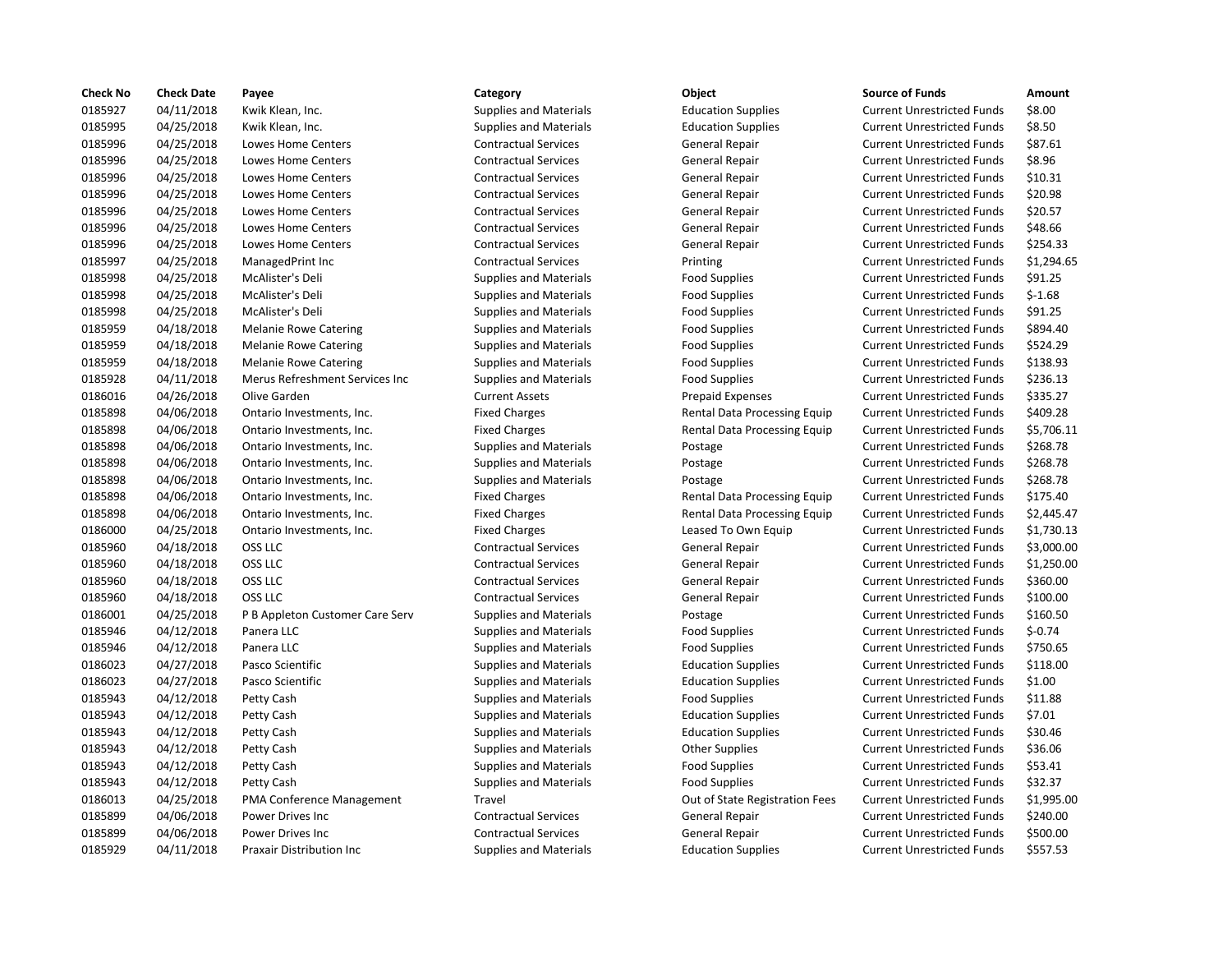| <b>Check No</b> | <b>Check Date</b> | Payee                               | Category                      | Object                             | <b>Source of Funds</b>            | Amount    |
|-----------------|-------------------|-------------------------------------|-------------------------------|------------------------------------|-----------------------------------|-----------|
| 0185961         | 04/18/2018        | Praxair Distribution Inc            | <b>Supplies and Materials</b> | <b>Education Supplies</b>          | <b>Current Unrestricted Funds</b> | \$582.88  |
| 0185961         | 04/18/2018        | Praxair Distribution Inc            | <b>Supplies and Materials</b> | <b>Education Supplies</b>          | <b>Current Unrestricted Funds</b> | \$262.48  |
| 0186002         | 04/25/2018        | Praxair Distribution Inc            | <b>Supplies and Materials</b> | <b>Education Supplies</b>          | <b>Current Unrestricted Funds</b> | \$300.32  |
| 0185900         | 04/06/2018        | Process Mechanical Piping & Erectio | Permanent Improvements        | Renov of Build & Add               | <b>County Projects</b>            | \$1,300.0 |
| 0185930         | 04/11/2018        | Process Mechanical Piping & Erectio | <b>Contractual Services</b>   | <b>General Repair</b>              | <b>Current Unrestricted Funds</b> | \$668.22  |
| 0185930         | 04/11/2018        | Process Mechanical Piping & Erectio | <b>Contractual Services</b>   | General Repair                     | <b>Current Unrestricted Funds</b> | \$5,702.0 |
| 0185903         | 04/06/2018        | Project Management Institute        | <b>Fixed Charges</b>          | Dues & Membership Fees             | <b>Current Unrestricted Funds</b> | \$75.00   |
| 0185901         | 04/06/2018        | Quick Fuel                          | <b>Supplies and Materials</b> | Fuel                               | <b>Current Unrestricted Funds</b> | \$1,338.5 |
| 0186024         | 04/27/2018        | Quick Fuel                          | <b>Supplies and Materials</b> | Fuel                               | <b>Current Unrestricted Funds</b> | \$1,766.7 |
| 0186003         | 04/25/2018        | Rev.com Inc                         | <b>Contractual Services</b>   | <b>Other Professional Services</b> | <b>Current Unrestricted Funds</b> | \$15.00   |
| 0185976         | 04/19/2018        | Revenflo                            | <b>Contractual Services</b>   | <b>Other Professional Services</b> | <b>Current Unrestricted Funds</b> | \$2,500.0 |
| 0185931         | 04/11/2018        | Rita Revels                         | <b>Contractual Services</b>   | <b>Other Professional Services</b> | <b>Current Unrestricted Funds</b> | \$600.00  |
| 0185972         | 04/19/2018        | Rotary Club of Rock Hill            | <b>Fixed Charges</b>          | Dues & Membership Fees             | <b>Current Unrestricted Funds</b> | \$150.00  |
| 0185973         | 04/19/2018        | S C Dept of Social Services         | Travel                        | In State Registration Fee          | <b>Current Unrestricted Funds</b> | \$25.00   |
| 0186025         | 04/27/2018        | S D Vanderlip Grading & Landscaping | <b>Supplies and Materials</b> | <b>Maintenance Supplies</b>        | <b>Current Unrestricted Funds</b> | \$0.01    |
| 0186025         | 04/27/2018        | S D Vanderlip Grading & Landscaping | <b>Supplies and Materials</b> | <b>Maintenance Supplies</b>        | <b>Current Unrestricted Funds</b> | \$599.76  |
| 0185932         | 04/11/2018        | Seamon Whiteside & Associates, Inc. | Permanent Improvements        | Fees, Arch, Eng & Other            | <b>County Projects</b>            | \$2,250.0 |
| 0185932         | 04/11/2018        | Seamon Whiteside & Associates, Inc. | Permanent Improvements        | Reimbursables                      | <b>County Projects</b>            | \$9.46    |
| 0185963         | 04/18/2018        | Simplex Grinnell LP                 | <b>Contractual Services</b>   | <b>Other Professional Services</b> | <b>Current Unrestricted Funds</b> | \$100.00  |
| 0185963         | 04/18/2018        | Simplex Grinnell LP                 | <b>Contractual Services</b>   | <b>Other Professional Services</b> | <b>Current Unrestricted Funds</b> | \$100.00  |
| 0185963         | 04/18/2018        | Simplex Grinnell LP                 | <b>Contractual Services</b>   | <b>Other Professional Services</b> | <b>Current Unrestricted Funds</b> | \$100.00  |
| 0185963         | 04/18/2018        | Simplex Grinnell LP                 | <b>Contractual Services</b>   | <b>Other Professional Services</b> | <b>Current Unrestricted Funds</b> | \$200.00  |
| 0185933         | 04/11/2018        | Snipes                              | <b>Supplies and Materials</b> | Janitorial Supplies                | <b>Current Unrestricted Funds</b> | \$89.24   |
| 0185933         | 04/11/2018        | Snipes                              | <b>Supplies and Materials</b> | Janitorial Supplies                | <b>Current Unrestricted Funds</b> | \$93.09   |
| 0185933         | 04/11/2018        | Snipes                              | <b>Supplies and Materials</b> | Janitorial Supplies                | <b>Current Unrestricted Funds</b> | \$161.73  |
| 0186004         | 04/25/2018        | <b>Snipes</b>                       | <b>Supplies and Materials</b> | Janitorial Supplies                | <b>Current Unrestricted Funds</b> | \$55.47   |
| 0185934         | 04/11/2018        | Software House International Corp   | <b>Contractual Services</b>   | <b>Other Contractual Services</b>  | <b>Current Unrestricted Funds</b> | \$15,717  |
| 0185934         | 04/11/2018        | Software House International Corp   | <b>Contractual Services</b>   | <b>Other Contractual Services</b>  | <b>Current Unrestricted Funds</b> | \$335.16  |
| 0185934         | 04/11/2018        | Software House International Corp   | <b>Contractual Services</b>   | <b>Other Contractual Services</b>  | <b>Current Unrestricted Funds</b> | \$1,746.3 |
| 0185934         | 04/11/2018        | Software House International Corp   | <b>Contractual Services</b>   | <b>Other Contractual Services</b>  | <b>Current Unrestricted Funds</b> | \$0.00    |
| 0185934         | 04/11/2018        | Software House International Corp   | <b>Contractual Services</b>   | <b>Other Contractual Services</b>  | <b>Current Unrestricted Funds</b> | \$0.00    |
| 0185934         | 04/11/2018        | Software House International Corp   | <b>Contractual Services</b>   | <b>Other Contractual Services</b>  | <b>Current Unrestricted Funds</b> | \$0.00    |
| 0185934         | 04/11/2018        | Software House International Corp   | <b>Contractual Services</b>   | <b>Other Contractual Services</b>  | <b>Current Unrestricted Funds</b> | \$9,488.6 |
| 0185934         | 04/11/2018        | Software House International Corp   | <b>Contractual Services</b>   | <b>Other Contractual Services</b>  | <b>Current Unrestricted Funds</b> | \$1,496.8 |
| 0185934         | 04/11/2018        | Software House International Corp   | <b>Contractual Services</b>   | <b>Other Contractual Services</b>  | <b>Current Unrestricted Funds</b> | \$0.00    |
| 0185934         | 04/11/2018        | Software House International Corp   | <b>Contractual Services</b>   | <b>Other Contractual Services</b>  | <b>Current Unrestricted Funds</b> | \$0.00    |
| 0185934         | 04/11/2018        | Software House International Corp   | <b>Contractual Services</b>   | <b>Other Contractual Services</b>  | <b>Current Unrestricted Funds</b> | \$0.00    |
| 0185934         | 04/11/2018        | Software House International Corp   | <b>Contractual Services</b>   | <b>Other Contractual Services</b>  | <b>Current Unrestricted Funds</b> | \$1,854.7 |
| 0185934         | 04/11/2018        | Software House International Corp   | <b>Contractual Services</b>   | <b>Other Contractual Services</b>  | <b>Current Unrestricted Funds</b> | \$6,120.0 |
| 0185934         | 04/11/2018        | Software House International Corp   | <b>Contractual Services</b>   | <b>Other Contractual Services</b>  | <b>Current Unrestricted Funds</b> | \$0.00    |
| 0185964         | 04/18/2018        | Software House International Corp   | <b>Contractual Services</b>   | <b>Other Contractual Services</b>  | <b>Current Unrestricted Funds</b> | \$15,000  |
| 0185935         | 04/11/2018        | Staffmark                           | <b>Contractual Services</b>   | <b>Other Contractual Services</b>  | <b>Current Unrestricted Funds</b> | \$522.59  |
| 0185935         | 04/11/2018        | Staffmark                           | <b>Contractual Services</b>   | <b>Other Contractual Services</b>  | <b>Current Unrestricted Funds</b> | \$522.59  |
| 0185935         | 04/11/2018        | Staffmark                           | <b>Contractual Services</b>   | <b>Other Contractual Services</b>  | <b>Current Unrestricted Funds</b> | \$512.66  |
| 0185935         | 04/11/2018        | Staffmark                           | <b>Contractual Services</b>   | <b>Other Professional Services</b> | <b>Current Unrestricted Funds</b> | \$242.63  |
|                 |                   |                                     |                               |                                    |                                   |           |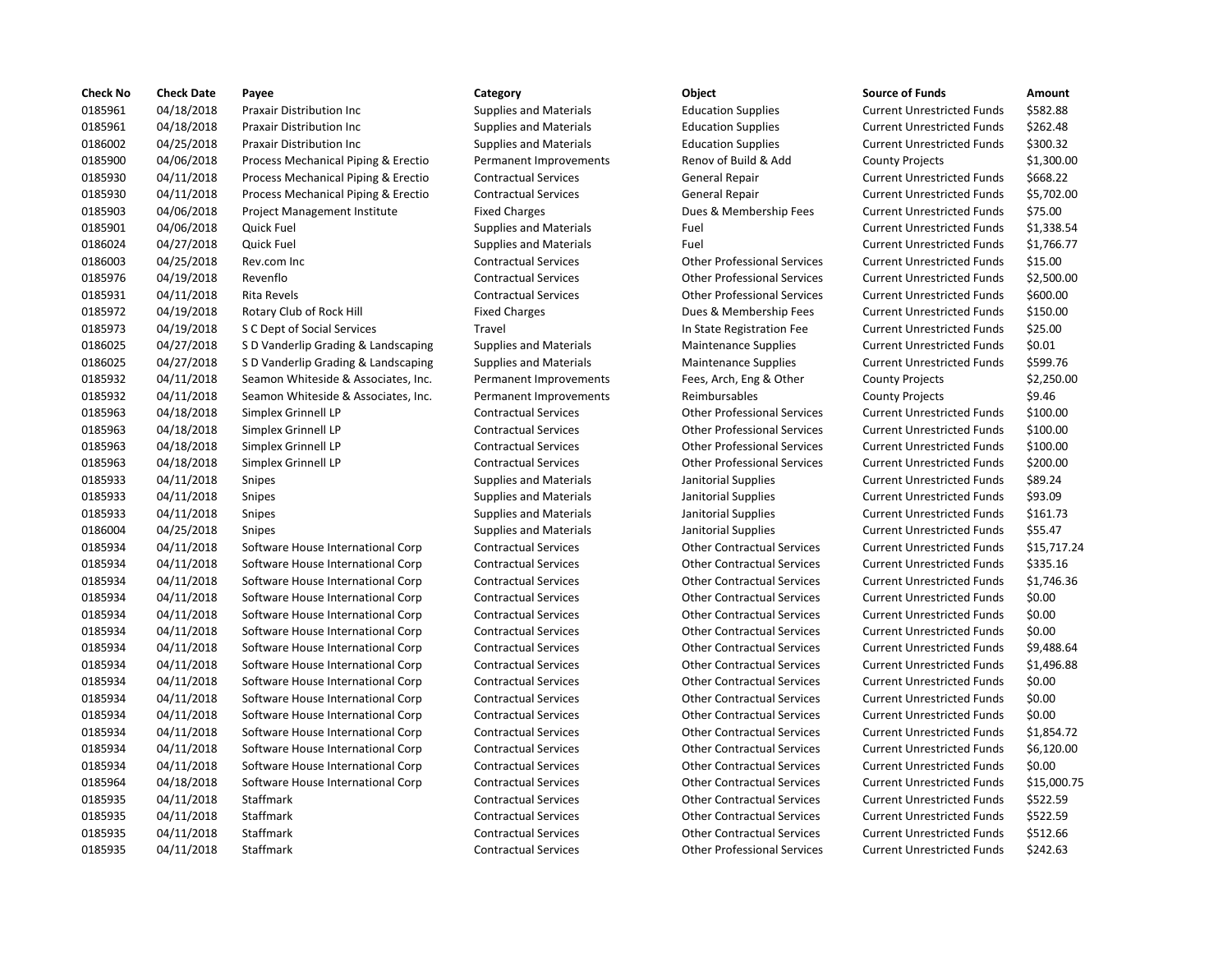| <b>Check No</b> | <b>Check Date</b> | Payee                                  | Category                         | Object                               | <b>Source of Funds</b>            | Amount     |
|-----------------|-------------------|----------------------------------------|----------------------------------|--------------------------------------|-----------------------------------|------------|
| 0185935         | 04/11/2018        | Staffmark                              | <b>Contractual Services</b>      | <b>Other Contractual Services</b>    | <b>Current Unrestricted Funds</b> | \$166.90   |
| 0185935         | 04/11/2018        | Staffmark                              | <b>Contractual Services</b>      | <b>Other Professional Services</b>   | <b>Current Unrestricted Funds</b> | \$12.77    |
| 0185935         | 04/11/2018        | Staffmark                              | <b>Contractual Services</b>      | <b>Other Contractual Services</b>    | <b>Current Unrestricted Funds</b> | \$223.48   |
| 0185935         | 04/11/2018        | Staffmark                              | <b>Contractual Services</b>      | <b>Other Contractual Services</b>    | <b>Current Unrestricted Funds</b> | \$58.64    |
| 0185935         | 04/11/2018        | Staffmark                              | <b>Contractual Services</b>      | <b>Other Contractual Services</b>    | <b>Current Unrestricted Funds</b> | \$29.32    |
| 0185935         | 04/11/2018        | Staffmark                              | <b>Contractual Services</b>      | <b>Other Professional Services</b>   | <b>Current Unrestricted Funds</b> | \$167.03   |
| 0185965         | 04/18/2018        | Staffmark                              | <b>Contractual Services</b>      | <b>Other Contractual Services</b>    | <b>Current Unrestricted Funds</b> | \$12.77    |
| 0186005         | 04/25/2018        | Staffmark                              | <b>Contractual Services</b>      | <b>Other Contractual Services</b>    | <b>Current Unrestricted Funds</b> | \$522.59   |
| 0186005         | 04/25/2018        | Staffmark                              | <b>Contractual Services</b>      | <b>Other Contractual Services</b>    | <b>Current Unrestricted Funds</b> | \$519.28   |
| 0186005         | 04/25/2018        | Staffmark                              | <b>Contractual Services</b>      | <b>Other Professional Services</b>   | <b>Current Unrestricted Funds</b> | \$229.86   |
| 0186005         | 04/25/2018        | Staffmark                              | <b>Contractual Services</b>      | <b>Other Professional Services</b>   | <b>Current Unrestricted Funds</b> | \$229.86   |
| 0186005         | 04/25/2018        | Staffmark                              | <b>Contractual Services</b>      | <b>Other Contractual Services</b>    | <b>Current Unrestricted Funds</b> | \$229.86   |
| 0186014         | 04/25/2018        | State Fiscal Accountalility Authori    | <b>Contractual Services</b>      | <b>Education &amp; Training Serv</b> | <b>Current Unrestricted Funds</b> | \$74.00    |
| 0185892         | 04/06/2018        | Surveillance, Resources, and Invest    | <b>Contractual Services</b>      | <b>Other Professional Services</b>   | <b>Current Unrestricted Funds</b> | \$654.00   |
| 0185902         | 04/06/2018        | Surveillance, Resources, and Invest    | Op Revenue - Other Current Unres | SRI                                  | <b>Current Unrestricted Funds</b> | \$272.50   |
| 0186015         | 04/25/2018        | Surveillance, Resources, and Invest    | Op Revenue - Other Current Unres | SRI                                  | <b>Current Unrestricted Funds</b> | \$54.50    |
| 0186015         | 04/25/2018        | Surveillance, Resources, and Invest    | Op Revenue - Other Current Unres | SRI                                  | <b>Current Unrestricted Funds</b> | \$708.50   |
| 0185948         | 04/12/2018        | Sysco Food Services of Charlotte Ll    | <b>Supplies and Materials</b>    | Food Supplies                        | <b>Current Unrestricted Funds</b> | \$1,264.9  |
| 0185948         | 04/12/2018        | Sysco Food Services of Charlotte Ll    | <b>Supplies and Materials</b>    | <b>Food Supplies</b>                 | <b>Current Unrestricted Funds</b> | \$1,161.2  |
| 0185948         | 04/12/2018        | Sysco Food Services of Charlotte Ll    | <b>Supplies and Materials</b>    | Food Supplies                        | <b>Current Unrestricted Funds</b> | \$1,824.4  |
| 0185948         | 04/12/2018        | Sysco Food Services of Charlotte Ll    | <b>Supplies and Materials</b>    | <b>Food Supplies</b>                 | <b>Current Unrestricted Funds</b> | \$1,346.9  |
| 0186006         | 04/25/2018        | Tapfin                                 | <b>Contractual Services</b>      | <b>Other Professional Services</b>   | <b>Current Unrestricted Funds</b> | \$9,838.0  |
| 0185886         | 04/06/2018        | The Aspen Institute                    | Travel                           | Out of State Registration Fees       | <b>Current Unrestricted Funds</b> | $$1,000$ . |
| 0186027         | 04/30/2018        | U.S. Postal Service                    | <b>Supplies and Materials</b>    | Postage                              | <b>Current Unrestricted Funds</b> | \$782.00   |
| 0186007         | 04/25/2018        | Unified Av Systems                     | <b>Contractual Services</b>      | <b>Other Professional Services</b>   | <b>Current Unrestricted Funds</b> | \$270.00   |
| 0185936         | 04/11/2018        | <b>Unifirst Corporation</b>            | <b>Contractual Services</b>      | <b>Other Professional Services</b>   | <b>Current Unrestricted Funds</b> | \$114.44   |
| 0186008         | 04/25/2018        | Vendable Systems Inc                   | <b>Supplies and Materials</b>    | <b>Food Supplies</b>                 | <b>Current Unrestricted Funds</b> | \$211.68   |
| 0185937         | 04/11/2018        | <b>Waiter's Choice Catering</b>        | <b>Supplies and Materials</b>    | Food Supplies                        | <b>Current Unrestricted Funds</b> | \$1,282.1  |
| 0185938         | 04/11/2018        | Waste Management of the Carolinas      | <b>Contractual Services</b>      | <b>Other Contractual Services</b>    | <b>Current Unrestricted Funds</b> | \$704.59   |
| 0185949         | 04/12/2018        | <b>Waterford Property Owners Assoc</b> | <b>Contractual Services</b>      | <b>Other Professional Services</b>   | <b>Current Unrestricted Funds</b> | \$542.11   |
| 0185939         | 04/11/2018        | Watson Tate Savory Architects Inc      | Permanent Improvements           | Reimbursables                        | <b>Unexpended Plant</b>           | \$2,114.1  |
| 0185939         | 04/11/2018        | Watson Tate Savory Architects Inc      | Permanent Improvements           | Fees, Arch, Eng & Other              | <b>Unexpended Plant</b>           | \$24,533   |
| 0186009         | 04/25/2018        | <b>West Group</b>                      | Equipment                        | Library Books, Maps & Film           | <b>Current Unrestricted Funds</b> | \$638.57   |
| 0186010         | 04/25/2018        | <b>Wilson Nursery</b>                  | <b>Supplies and Materials</b>    | <b>Maintenance Supplies</b>          | <b>Current Unrestricted Funds</b> | \$192.60   |
| 0186011         | 04/25/2018        | Xerox Corporation                      | <b>Fixed Charges</b>             | Leased To Own Equip                  | <b>Current Unrestricted Funds</b> | \$588.17   |
| 0186011         | 04/25/2018        | Xerox Corporation                      | <b>Fixed Charges</b>             | Leased To Own Equip                  | <b>Current Unrestricted Funds</b> | \$732.70   |
| 0185893         | 04/06/2018        | York County Regional Chamber of Com    | <b>Fixed Charges</b>             | Dues & Membership Fees               | <b>Current Unrestricted Funds</b> | \$100.00   |
| 0185904         | 04/06/2018        | York County Regional Chamber of Com    | <b>Fixed Charges</b>             | Dues & Membership Fees               | <b>Current Unrestricted Funds</b> | \$100.00   |
| 0185942         | 04/11/2018        | York Technical College Foundation      | <b>Fixed Charges</b>             | Rent Non State                       | <b>Current Unrestricted Funds</b> | \$1,607.5  |
| 0185942         | 04/11/2018        | York Technical College Foundation      | <b>Fixed Charges</b>             | Rent Non State                       | <b>Current Unrestricted Funds</b> | \$3,082.3  |
| 0185942         | 04/11/2018        | York Technical College Foundation      | <b>Fixed Charges</b>             | Rent Non State                       | <b>Current Unrestricted Funds</b> | \$1,666.6  |
| 0186012         | 04/25/2018        | Youvisit Llc                           | <b>Contractual Services</b>      | <b>Other Professional Services</b>   | <b>Current Unrestricted Funds</b> | \$1,403.0  |
| E0008054        | 04/23/2018        | <b>YTC Employee</b>                    | Travel                           | Out of State Priv Auto               | <b>Current Unrestricted Funds</b> | \$271.69   |
| E0008054        | 04/23/2018        | <b>YTC Employee</b>                    | Travel                           | <b>Out of State Meals</b>            | <b>Current Unrestricted Funds</b> | \$32.00    |
| E0008054        | 04/23/2018        | <b>YTC Employee</b>                    | Travel                           | Out of State Misc Travel             | <b>Current Unrestricted Funds</b> | \$2.50     |
|                 |                   |                                        |                                  |                                      |                                   |            |

## 0185935 04/11/2018 Staffmark Contractual Services Other Contractual Services Current Unrestricted Funds \$166.90 0185935 04/11/2018 Staffmark Contractual Services Other Professional Services Current Unrestricted Funds \$12.77 0185935 04/11/2018 Staffmark Contractual Services Other Contractual Services Current Unrestricted Funds \$223.48 0185935 04/11/2018 Staffmark Contractual Services Other Contractual Services Current Unrestricted Funds \$58.64 0185935 04/11/2018 Staffmark Contractual Services Other Contractual Services Current Unrestricted Funds \$29.32 0185935 04/11/2018 Staffmark Contractual Services Other Professional Services Current Unrestricted Funds \$167.03 0185965 04/18/2018 Staffmark Contractual Services Other Contractual Services Current Unrestricted Funds \$12.77 0186005 04/25/2018 Staffmark Contractual Services Other Contractual Services Current Unrestricted Funds \$522.59 0186005 04/25/2018 Staffmark Contractual Services Other Contractual Services Current Unrestricted Funds \$519.28 0186005 04/25/2018 Staffmark Contractual Services Other Professional Services Current Unrestricted Funds \$229.86 0186005 04/25/2018 Staffmark Contractual Services Other Professional Services Current Unrestricted Funds \$229.86 0186005 04/25/2018 Staffmark Contractual Services Other Contractual Services Current Unrestricted Funds \$229.86 0186014 04/25/2018 State Fiscal Accountalility Authori Contractual Services Education & Training Serv Current Unrestricted Funds \$74.00 0185892 04/06/2018 Surveillance, Resources, and Invest Contractual Services Other Professional Services Current Unrestricted Funds \$654.00 t Op Revenue - Other Current Unres SRI Current Current Unrestricted Funds \$272.50 t Op Revenue - Other Current Unres SRI Current Unres Current Unrestricted Funds \$54.50 decompony of the Current Unres SRI Current Current Unrestricted Funds \$708.50 0185948 04/12/2018 Sysco Food Services of Charlotte Ll Supplies and Materials Food Supplies Current Unrestricted Funds \$1,264.97 Supplies and Materials **Supplies Current Unrestricted Funds** 51,161.26 0185948 04/12/2018 Sysco Food Services of Charlotte Ll Supplies and Materials Food Supplies Current Unrestricted Funds \$1,824.43 0185948 04/12/2018 Sysco Food Services of Charlotte Ll Supplies and Materials Food Supplies Current Unrestricted Funds \$1,346.99 0186006 04/25/2018 Tapfin Contractual Services Other Professional Services Current Unrestricted Funds \$9,838.00 Travel **1.2018 Travel Current Unrestricted Funds** 51,000.00 Supplies and Materials **Current Unrestricted Funds** 5782.00 0186007 04/25/2018 Unified Av Systems Contractual Services Other Professional Services Current Unrestricted Funds \$270.00 0185936 04/11/2018 Unifirst Corporation Contractual Services Other Professional Services Current Unrestricted Funds \$114.44 0186008 04/25/2018 Vendable Systems Inc Supplies and Materials Food Supplies Current Unrestricted Funds \$211.68 0185937 04/11/2018 Waiter's Choice Catering Supplies and Materials Food Supplies Current Unrestricted Funds \$1,282.10 nas Contractual Services Other Contractual Services Current Unrestricted Funds \$704.59 0185949 04/12/2018 Waterford Property Owners Assoc Contractual Services Other Professional Services Current Unrestricted Funds \$542.11 Permanent Improvements Reimbursables Unexpended Plant \$2,114.17 Permanent Improvements Fees, Arch, Eng & Other Unexpended Plant \$24,533.50 0186009 04/25/2018 West Group Equipment Library Books, Maps & Film Current Unrestricted Funds \$638.57 0186010 04/25/2018 Wilson Nursery Supplies and Materials Maintenance Supplies Current Unrestricted Funds \$192.60 Fixed Charges The Charges Leased To Own Equip Current Unrestricted Funds \$588.17 Fixed Charges **Example 2018** Leased To Own Equip Current Unrestricted Funds \$732.70 Com Fixed Charges The Summan Chamber of Com Current Unrestricted Funds \$100.00 Com Fixed Charges The Supers County Regional Com Pixed Charges Current Unrestricted Funds \$100.00 Fixed Charges Technical College Foundation Fixed Current Unrestricted Funds \$1,607.53 Fixed Charges **Fixed Charges Rent Non State** Current Unrestricted Funds \$3,082.37 Fixed Charges **Fixed Charges Rent Non State** Current Unrestricted Funds \$1,666.66 0186012 04/25/2018 Youvisit Llc Contractual Services Other Professional Services Current Unrestricted Funds \$1,403.00 Travel **EXECO ENDICATE:** Out of State Priv Auto Current Unrestricted Funds \$271.69 Travel **EXA/2018 Travel COUS** Out of State Meals Current Unrestricted Funds \$32.00 Travel **EXA/2018 COM** Out of State Misc Travel Current Unrestricted Funds \$2.50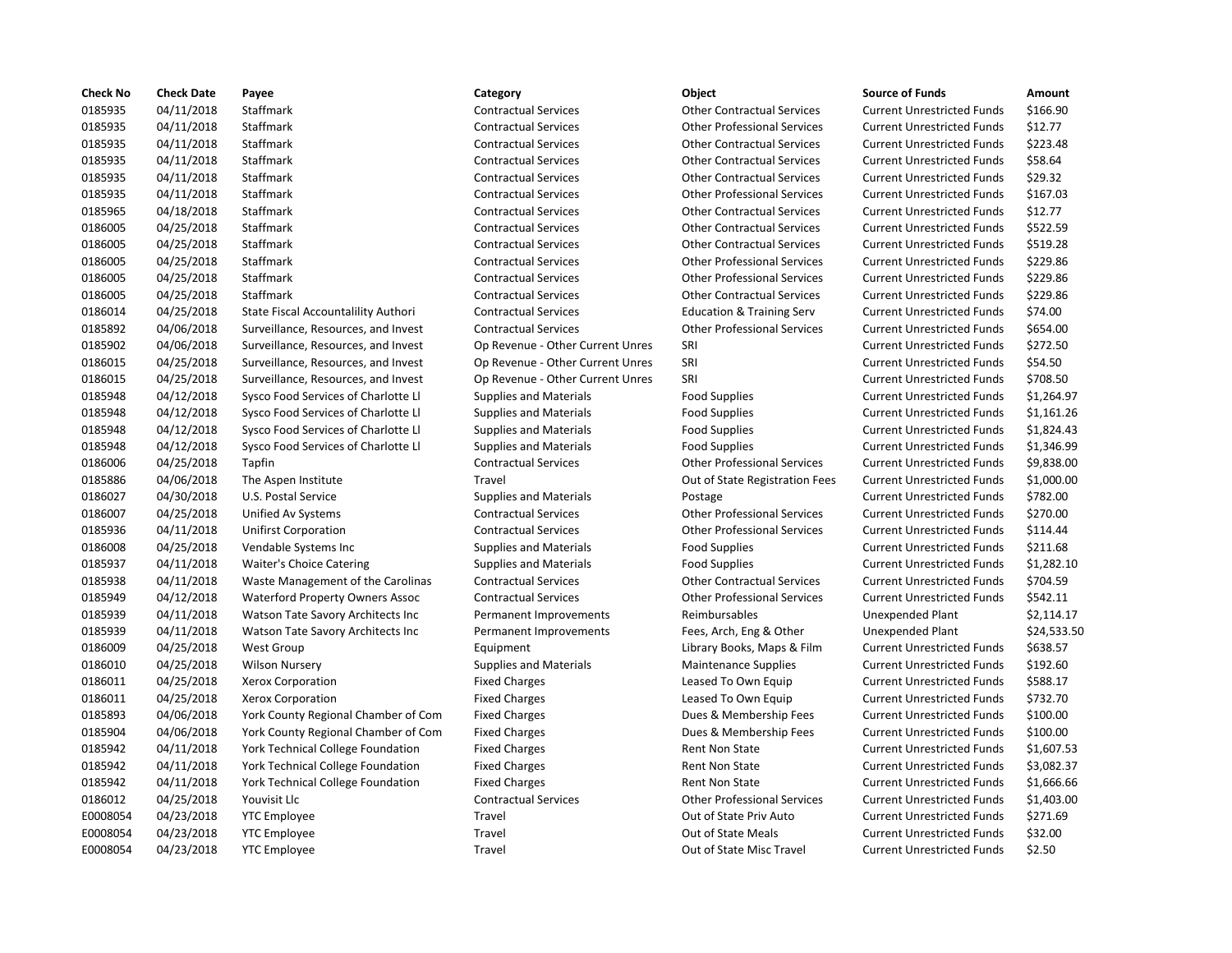| <b>Check No</b> | <b>Check Date</b> | Payee               | Category                    | Object                               | <b>Source of Funds</b>            | Amount     |
|-----------------|-------------------|---------------------|-----------------------------|--------------------------------------|-----------------------------------|------------|
| E0008046        | 04/23/2018        | <b>YTC Employee</b> | Travel                      | Out of State Lodging                 | <b>Current Unrestricted Funds</b> | \$135.00   |
| E0008046        | 04/23/2018        | <b>YTC Employee</b> | Travel                      | Out of State Priv Auto               | <b>Current Unrestricted Funds</b> | \$19.19    |
| E0008046        | 04/23/2018        | <b>YTC Employee</b> | Travel                      | <b>Out of State Meals</b>            | <b>Current Unrestricted Funds</b> | \$110.00   |
| E0008021        | 04/04/2018        | <b>YTC Employee</b> | Travel                      | In State Priv Auto                   | <b>Current Unrestricted Funds</b> | \$176.75   |
| E0008022        | 04/11/2018        | <b>YTC Employee</b> | Travel                      | In State Priv Auto                   | <b>Current Unrestricted Funds</b> | \$168.68   |
| E0008023        | 04/11/2018        | <b>YTC Employee</b> | Travel                      | In State Priv Auto                   | <b>Current Unrestricted Funds</b> | \$210.08   |
| E0008023        | 04/11/2018        | <b>YTC Employee</b> | Travel                      | Non Deductible Meals                 | <b>Current Unrestricted Funds</b> | \$7.00     |
| E0008024        | 04/11/2018        | <b>YTC Employee</b> | Travel                      | In State Priv Auto                   | <b>Current Unrestricted Funds</b> | \$145.44   |
| E0008025        | 04/11/2018        | <b>YTC Employee</b> | Travel                      | Out of State Air Trans               | <b>Current Unrestricted Funds</b> | \$25.00    |
| E0008025        | 04/11/2018        | <b>YTC Employee</b> | Travel                      | Out of State Meals                   | <b>Current Unrestricted Funds</b> | \$80.00    |
| E0008026        | 04/11/2018        | <b>YTC Employee</b> | Travel                      | In State Priv Auto                   | <b>Current Unrestricted Funds</b> | \$236.34   |
| E0008027        | 04/11/2018        | <b>YTC Employee</b> | Travel                      | In State Priv Auto                   | <b>Current Unrestricted Funds</b> | \$199.98   |
| E0008027        | 04/11/2018        | <b>YTC Employee</b> | Travel                      | In State Lodging                     | <b>Current Unrestricted Funds</b> | \$89.63    |
| E0008028        | 04/11/2018        | <b>YTC Employee</b> | Travel                      | In State Priv Auto                   | <b>Current Unrestricted Funds</b> | \$70.50    |
| E0008029        | 04/11/2018        | <b>YTC Employee</b> | Travel                      | In State Priv Auto                   | <b>Current Unrestricted Funds</b> | \$90.82    |
| E0008030        | 04/11/2018        | <b>YTC Employee</b> | Travel                      | In State Priv Auto                   | <b>Current Unrestricted Funds</b> | \$30.30    |
| E0008031        | 04/11/2018        | <b>YTC Employee</b> | Travel                      | Out of State Lodging                 | <b>Current Unrestricted Funds</b> | \$534.03   |
| E0008031        | 04/11/2018        | <b>YTC Employee</b> | Travel                      | Out of State Registration Fees       | <b>Current Unrestricted Funds</b> | \$375.00   |
| E0008031        | 04/11/2018        | <b>YTC Employee</b> | Travel                      | Out of State Misc Travel             | <b>Current Unrestricted Funds</b> | \$78.00    |
| E0008031        | 04/11/2018        | <b>YTC Employee</b> | Travel                      | Out of State Meals                   | <b>Current Unrestricted Funds</b> | \$75.00    |
| E0008031        | 04/11/2018        | <b>YTC Employee</b> | Travel                      | Out of State Priv Auto               | <b>Current Unrestricted Funds</b> | \$238.36   |
| E0008032        | 04/11/2018        | <b>YTC Employee</b> | Travel                      | In State Priv Auto                   | <b>Current Unrestricted Funds</b> | \$105.04   |
| E0008033        | 04/11/2018        | <b>YTC Employee</b> | Travel                      | Non Deductible Meals                 | <b>Current Unrestricted Funds</b> | \$7.00     |
| E0008034        | 04/11/2018        | <b>YTC Employee</b> | Travel                      | In State Priv Auto                   | <b>Current Unrestricted Funds</b> | \$153.32   |
| E0008035        | 04/11/2018        | <b>YTC Employee</b> | Travel                      | In State Priv Auto                   | <b>Current Unrestricted Funds</b> | \$40.86    |
| E0008036        | 04/11/2018        | <b>YTC Employee</b> | Travel                      | In State Priv Auto                   | <b>Current Unrestricted Funds</b> | \$45.45    |
| E0008037        | 04/11/2018        | <b>YTC Employee</b> | Travel                      | In State Priv Auto                   | <b>Current Unrestricted Funds</b> | \$31.62    |
| E0008038        | 04/11/2018        | <b>YTC Employee</b> | Travel                      | In State Priv Auto                   | <b>Current Unrestricted Funds</b> | \$50.50    |
| E0008039        | 04/11/2018        | <b>YTC Employee</b> | Travel                      | In State Priv Auto                   | <b>Current Unrestricted Funds</b> | \$63.63    |
| E0008040        | 04/11/2018        | <b>YTC Employee</b> | Travel                      | In State Priv Auto                   | <b>Current Unrestricted Funds</b> | \$346.40   |
| E0008041        | 04/11/2018        | <b>YTC Employee</b> | Travel                      | In State Priv Auto                   | <b>Current Unrestricted Funds</b> | \$198.66   |
| E0008042        | 04/11/2018        | <b>YTC Employee</b> | Travel                      | Out of State Priv Auto               | <b>Current Unrestricted Funds</b> | \$414.10   |
| E0008043        | 04/23/2018        | <b>YTC Employee</b> | Travel                      | In State Priv Auto                   | <b>Current Unrestricted Funds</b> | \$25.25    |
| E0008044        | 04/23/2018        | <b>YTC Employee</b> | Travel                      | In State Priv Auto                   | <b>Current Unrestricted Funds</b> | \$171.70   |
| E0008044        | 04/23/2018        | <b>YTC Employee</b> | Travel                      | In State Lodging                     | <b>Current Unrestricted Funds</b> | \$409.68   |
| E0008044        | 04/23/2018        | <b>YTC Employee</b> | Travel                      | In State Meals                       | <b>Current Unrestricted Funds</b> | \$36.00    |
| E0008045        | 04/23/2018        | <b>YTC Employee</b> | Travel                      | In State Priv Auto                   | <b>Current Unrestricted Funds</b> | \$3.13     |
| E0008047        | 04/23/2018        | <b>YTC Employee</b> | Travel                      | In State Priv Auto                   | <b>Current Unrestricted Funds</b> | \$5.05     |
| E0008047        | 04/23/2018        | <b>YTC Employee</b> | Travel                      | In State Priv Auto                   | <b>Current Unrestricted Funds</b> | \$92.42    |
| E0008048        | 04/23/2018        | <b>YTC Employee</b> | <b>Contractual Services</b> | <b>Education &amp; Training Serv</b> | <b>Current Unrestricted Funds</b> | \$2,000.00 |
| E0008049        | 04/23/2018        | <b>YTC Employee</b> | Travel                      | Out of State Misc Travel             | <b>Current Unrestricted Funds</b> | \$94.00    |
| E0008049        | 04/23/2018        | <b>YTC Employee</b> | Travel                      | Out of State Meals                   | <b>Current Unrestricted Funds</b> | \$48.00    |
| E0008050        | 04/23/2018        | <b>YTC Employee</b> | Travel                      | In State Priv Auto                   | <b>Current Unrestricted Funds</b> | \$11.11    |
| E0008051        | 04/23/2018        | <b>YTC Employee</b> | Travel                      | In State Priv Auto                   | <b>Current Unrestricted Funds</b> | \$92.92    |
| E0008052        | 04/23/2018        | <b>YTC Employee</b> | Travel                      | In State Priv Auto                   | <b>Current Unrestricted Funds</b> | \$78.83    |
|                 |                   |                     |                             |                                      |                                   |            |